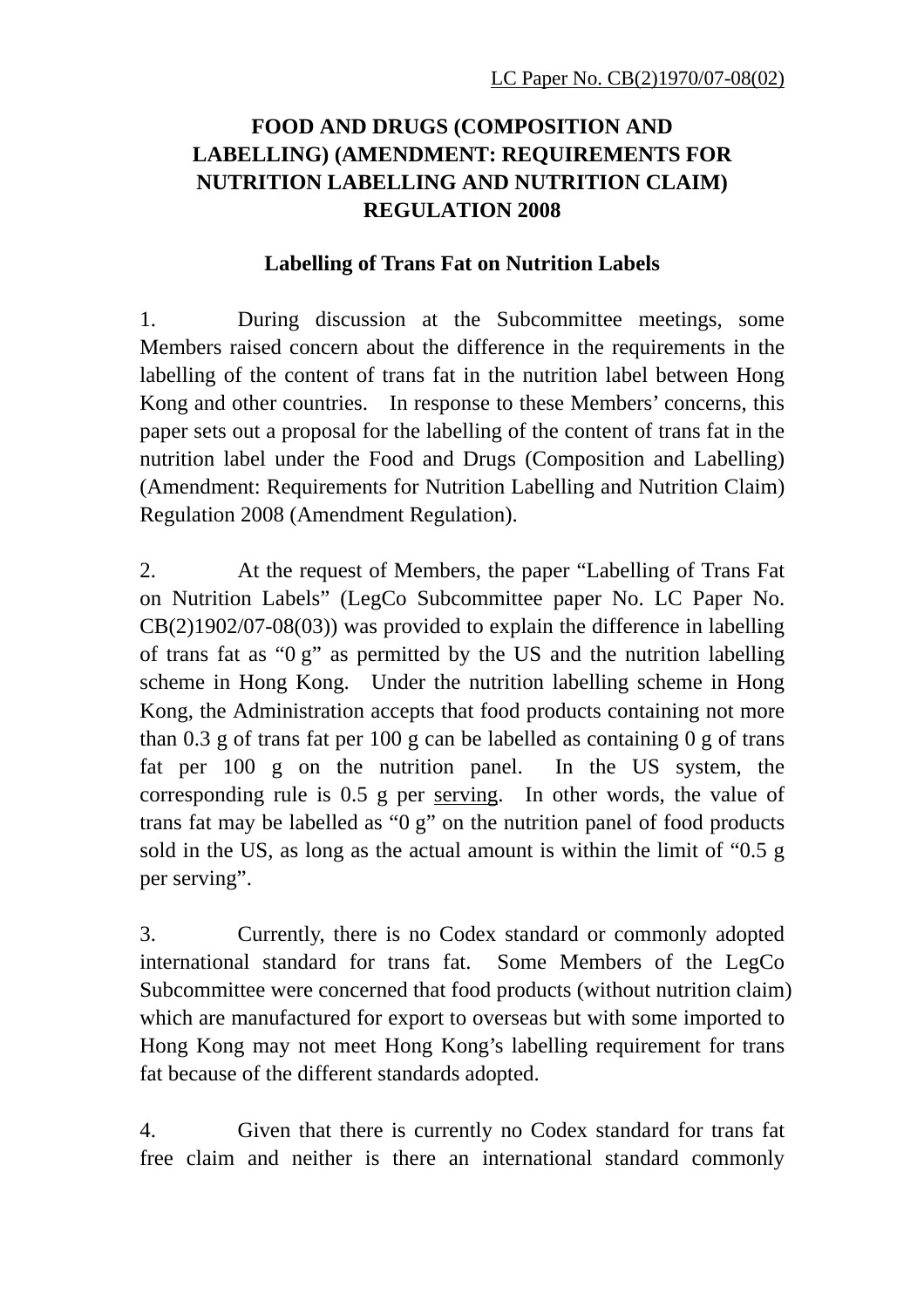adopted by countries on the labelling of trans fat, we have considered the feasibility of dealing with such food labels with certain degree of latitude. This has to be achieved through legislative amendment.

## Proposal

5. We propose for Members' consideration that for the labelling of the content of trans fat in the list of nutrients, food traders may comply with the labelling requirements of jurisdictions outside Hong Kong which require the marking and labelling of trans fat. Amendments will need to be made to section 1 of Part 1 of Schedule 5. The draft amendment is set out below for reference.

" $(X)$  If the content of trans fatty acids set out in the list of nutrients of a prepackaged food is expressed in a manner that complies with the law of any jurisdiction outside Hong Kong which requires the marking or labelling of trans fatty acids on prepackaged foods, this section [i.e. section 1 of Part 1 of Schedule 5], in so far as it relates to trans fatty acids, is deemed to be complied with in relation to the prepackaged food.

6. The Amendment Regulation will commence on 1 July 2010. We will review this arrangement in one year's time after the implementation of the nutrition labelling scheme having regard to the international development in the setting of standard for trans fat, the public's view on the labelling of trans fat in prepackaged food and the actual market situation in the labelling of trans fat. During the two-year grace period before implementation of nutrition labelling, we will engage both the public and the trade in a series of education programmes which include educating the public in the reading of food labels and facilitating the trade in providing nutrition labels, including the labelling of trans fat.

## No Change in respect of "Trans Fat Free" Claim

7. It must be stressed that the proposal is confined to the labelling of the content of trans fat on the nutrition label. The standard for making a trans fat free claim remains the same as set out in Schedule